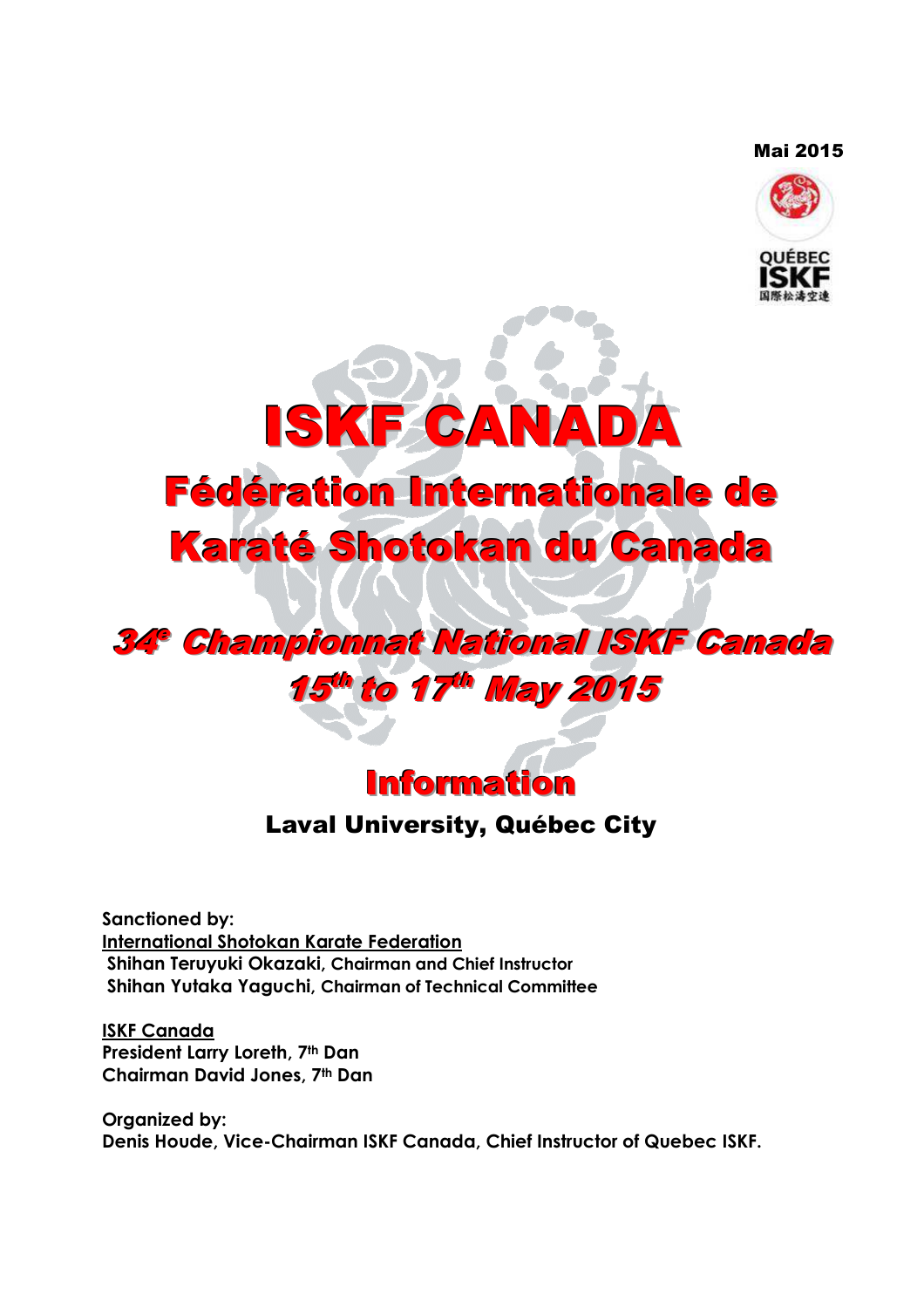## Contents

| 34th National Championship ISKF Canada - Saturday May 16th  Erreur ! Signet non défini. |  |
|-----------------------------------------------------------------------------------------|--|
| 34th National Championship ISKF Canada - Sunday May 17th Erreur ! Signet non défini.    |  |
|                                                                                         |  |
|                                                                                         |  |
|                                                                                         |  |
|                                                                                         |  |
|                                                                                         |  |
|                                                                                         |  |
|                                                                                         |  |
|                                                                                         |  |
|                                                                                         |  |
|                                                                                         |  |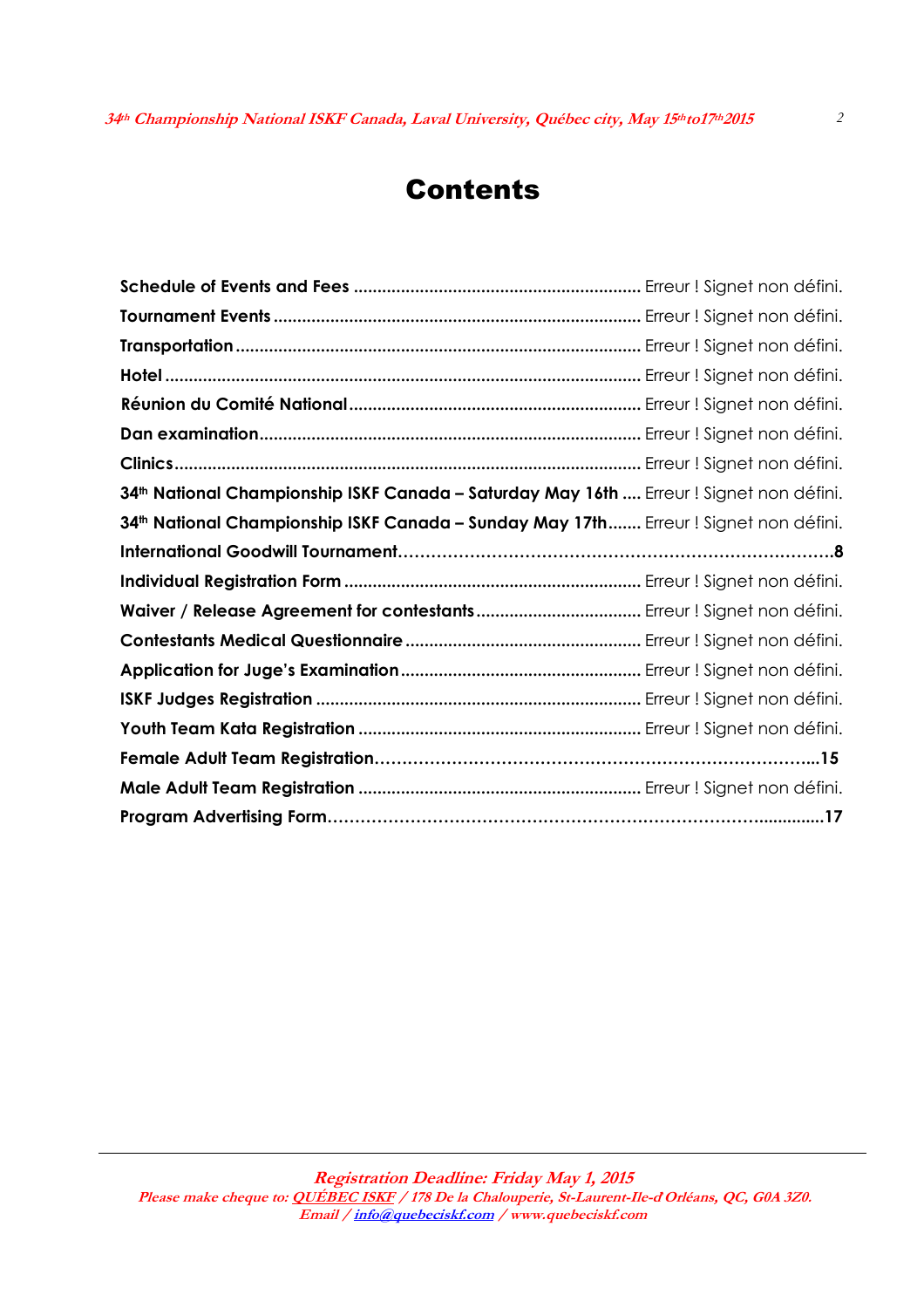## SCHEDULE OF EVENTS AND FEES

| <b>DATE</b>         | <b>EVENTS</b><br><b>TIME</b> |                                                                                                                                                                                                                             | <b>FEES</b>              | <b>PLACE</b>                          |
|---------------------|------------------------------|-----------------------------------------------------------------------------------------------------------------------------------------------------------------------------------------------------------------------------|--------------------------|---------------------------------------|
|                     | 10:00-11:30 am               | <b>DAN EXAMINATION</b>                                                                                                                                                                                                      | <b>ISKF Fees</b>         | Abraham<br>Martin                     |
|                     | 1:30-4:30 pm                 | <b>ISKF National Board</b><br>Of Director's Meeting                                                                                                                                                                         |                          | Abraham<br>Martin                     |
| <b>Friday</b>       | 4:00-9:30 pm                 | <b>REGISTRATION</b>                                                                                                                                                                                                         |                          | Hotel lobby                           |
| May15th             | 5:30-6:15 pm                 | SPECIAL OUTSIDE TRAINING<br>To promote the championship                                                                                                                                                                     | <b>Free</b>              | In Front of<br>the hotel              |
|                     | 6:30-7:30 pm                 | Judge's clinic                                                                                                                                                                                                              | \$30                     | Abraham<br>Martin                     |
|                     | 7:30-9:30 pm                 | Judge's examination<br>Written and practical                                                                                                                                                                                | \$80                     | Du Manège                             |
|                     | 8:00 am                      | Departure by bus to<br>Laval University                                                                                                                                                                                     | Free                     | Hotel lobby                           |
| Saturday<br>May16th | 8:45-9:45 am                 | Training seminar<br>YAGUCHI SHIHAN 9Th Dan<br>Larry Loreth Sensei 7th Dan<br>Nidan and up                                                                                                                                   | \$30                     | Laval University                      |
|                     | 8:45-9:45 am                 | Training seminar<br>HIROYOSHI OKAZAKI Sensei 8th Dan<br>David Jones Sensei 7th Dan<br>Kyu and Shodan                                                                                                                        | \$30                     | Laval University                      |
|                     | 10:00-5:00 pm                | 34th ISKF National Championship<br>- Youth 9-17 Individual 8kyu to 4kyu<br>- Youth 15-17 brown to black belt<br>- Adult 8kyu to 1stkyu Championship<br>- Adult Dojo brown/black belt<br>- Senior Kata & Kumite Championship | \$45/Pers.<br>\$60/Team  | Laval University                      |
| Sunday<br>May17th   | 8:30-12:00 am                | 34th ISKF National Championship<br>- Adult Kata Elimination<br>- Adult Kumite Elimination<br>- Provincial Team Kumite Elimination                                                                                           | \$45/Pers.<br>\$60/Team  | Laval University                      |
|                     | $1:00$ pm                    | <b>OFFICIAL OPENING CEREMONY</b><br>Adult Kata Finals<br>Adult Team Kata Finals<br><b>Adult Kumite Finals</b><br><b>Team Kumite Finals</b><br><b>International Goodwill Tournament</b><br>CANADA / USA / MEXICO             | \$45/Pers.<br>\$125/Team | Laval University                      |
|                     | 6:30 pm                      | <b>ISKF GENERAL ANNUAL MEETING</b><br>6:30 - Reception<br>7h00 - Banquet / Party                                                                                                                                            | \$60                     | <b>Ballroom</b><br><b>Des Plaines</b> |

**Regular fees are non-refundable. Late fees apply to all registration forms and fees received after the deadline.** 

**Registration Deadline: Friday May 1, 2015 Please make cheque to: QUÉBEC ISKF / 178 De la Chalouperie, St-Laurent-Ile-d**'**Orléans, QC, G0A 3Z0. Email / info@quebeciskf.com / www.quebeciskf.com**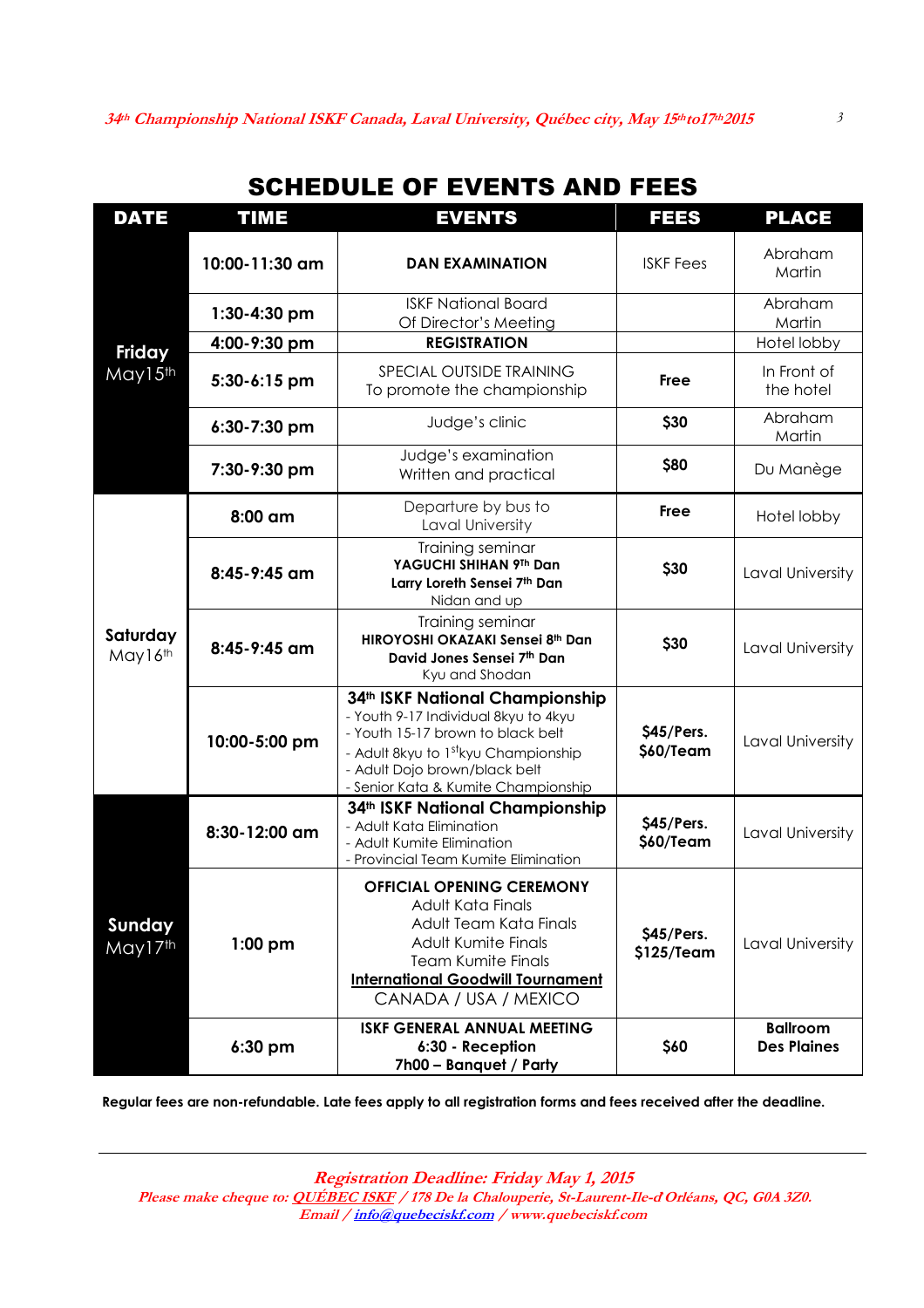## TOURNAMENT EVENTS

| <b>Categories</b>                                                | <b>Gender</b>        | <b>Age</b> | <b>Kata</b>             | <b>Kumite</b> | <b>Team</b><br><b>Kata</b> | <b>Team</b><br><b>Kumite</b>             |
|------------------------------------------------------------------|----------------------|------------|-------------------------|---------------|----------------------------|------------------------------------------|
|                                                                  |                      | $9 - 11$   | ☑<br>Mixed              | ☑<br>Mixed    |                            | None                                     |
| Youth<br>8 Kyu to 4 Kyu                                          | Girls<br><b>Boys</b> | $12 - 14$  | ☑<br>Mixed              | ☑             | А<br>One group             | None                                     |
|                                                                  |                      | $15 - 17$  | ☑                       | ☑             |                            | None                                     |
|                                                                  |                      | $9 - 11$   | V<br><b>Mixed</b>       | V<br>Mixed    | None                       | None                                     |
| Youth<br><b>Brown &amp; Black</b><br><b>Belt</b>                 | Girls<br><b>Boys</b> | $12 - 14$  | ☑<br>Mixed              | ☑             | ☑                          | None                                     |
|                                                                  |                      | $15 - 17$  | ☑                       | ⊻             | N                          | None                                     |
| <b>Adult</b><br>8Kyu & 7Kyu                                      | Female<br>Male       | $18 +$     | ☑                       | ☑             | ☑                          | None                                     |
| <b>Adult</b><br><b>6Kyu to 4Kyu</b>                              | Female<br>Male       | $18 +$     | ☑                       | ⊻             | ☑                          | None                                     |
| <b>Adult</b><br><b>Brown Belt</b>                                | Female<br>Male       | $18 +$     | ☑                       | ☑             | None                       | None                                     |
| <b>Adult Dojo</b><br><b>Brown &amp; Black</b><br><b>Belt</b>     | Female<br>Male       | $18 +$     | None                    | None          | Mixed<br>☑                 | Separate di-<br>visions Male<br>& Female |
| <b>Adult</b><br><b>Black Belt</b>                                | Female<br>Male       | $18 - 44$  | $\overline{\mathbf{v}}$ | $\Delta$      | <b>Provincial</b>          | <b>Provincial</b>                        |
| <b>Senior</b><br><b>Black Belt</b>                               | Female<br>Male       |            | $45 +$                  | 45-55         | None                       | None                                     |
| <b>International</b><br>Goodwill<br>CANADA/USA/<br><b>MEXICO</b> | Female<br>Male       |            | None                    | None          | <b>National</b><br>Team    | <b>National</b><br>Team                  |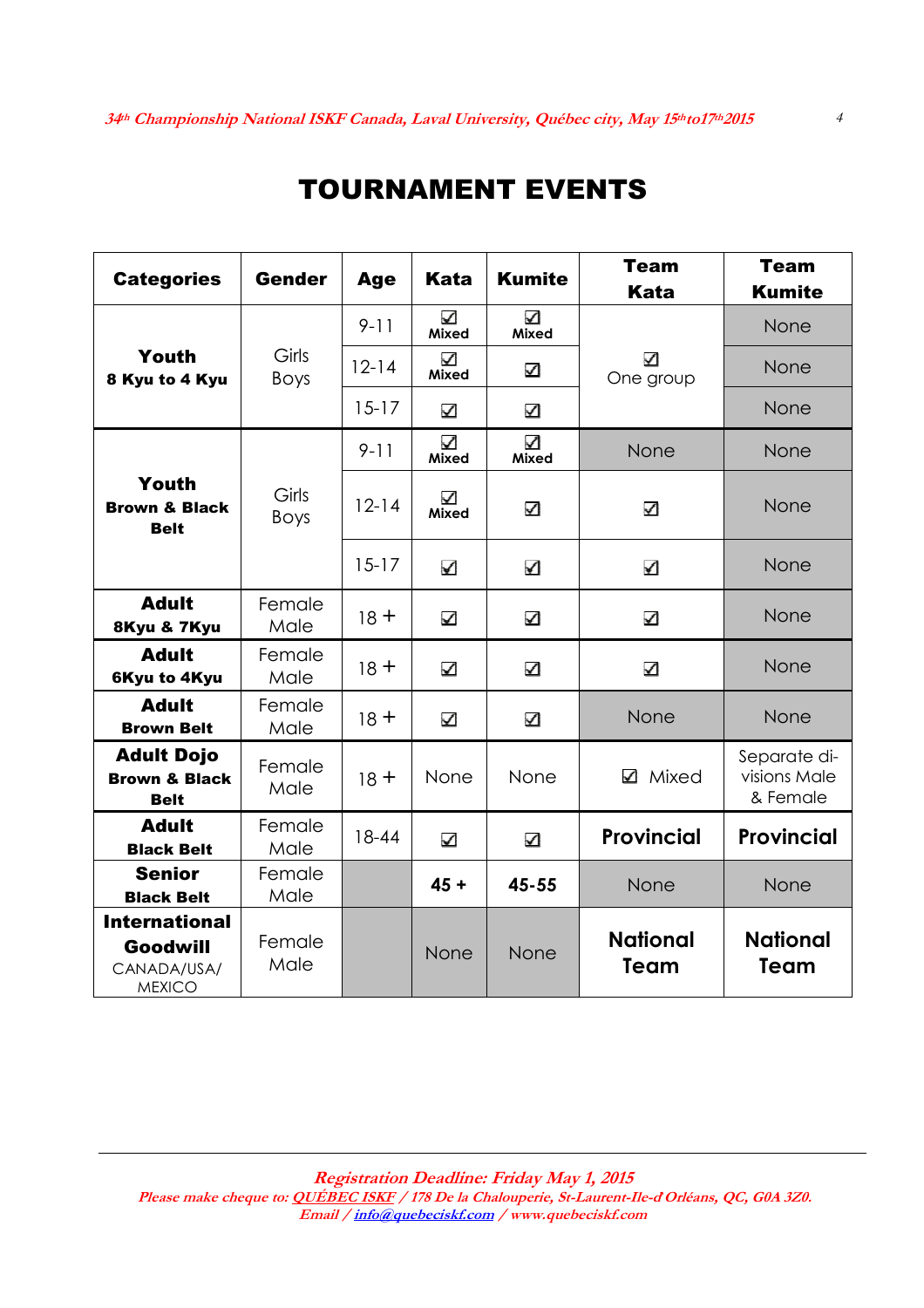### TRANSPORTS

Taxi transportation from the airport to the hotel Château Laurier cost approximately **\$ 40.**

Limousine cost **\$ 65** for four (4) people.

All major car rental companies have a desk at the airport. Avis 418-872-2861, Hertz 418-871-1571, Enterprise 418-861-8820 National/Alamo 418-877-9822.

### HÔTEL CHÂTEAU LAURIER **1-800-463-4453.**

Booking code**: National Karate Championship #14053.**

Château Laurier is the official hotel of the 34th National ISKF Canadian Championship. The hotel is located at **1220 Place Georges-V, Québec**. **Laval University** is hosting the training sessions and the championship. Bus transportation will be organized to/from the hotel and the university on Saturday and Sunday, May 16 and 17. Bus transportation will be available in the morning and at end of day. Events will take place at the **PEPS** (Pavillon d'éducation physique), which is located at 2300 rue de la Terrasse, Laval University.

| Rooms available   | Rates                       |
|-------------------|-----------------------------|
| Standard room     | $$139 + Tx / 1$ to 4 people |
| Contemporary room | $$169 + Tx / 1$ to 4 people |

### Check-in time is **4:00 pm** and check-out time is **noon. The hotel will set aside rooms for the event until April 14, 2015.**

### **For booking:**

- call the hotel at **1-800-463-4453.**
- Email: **réservation@vieuxquébec.com**
- Please mention the promo code of the National Karate Championship **#14053.**
- Credit card required.

**Registration Deadline: Friday May 1, 2015**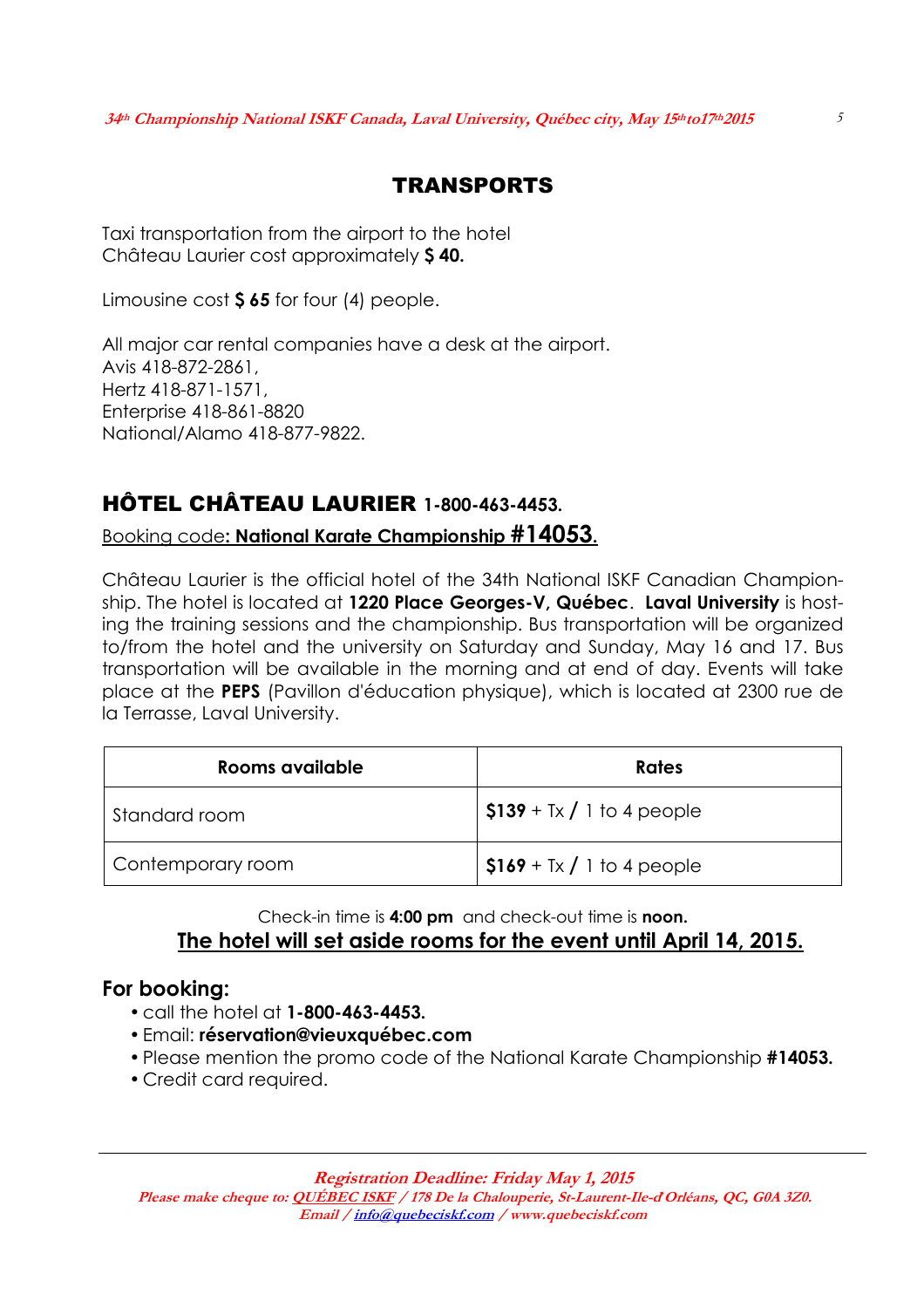# DETAILED SCHEDULE

### National committee meeting

Abraham Martin Room, from 1:30 p.m. to 4:30 p.m.

### Dan examination

Abraham Martin Room from **10:00 am to 11:30 am** under the supervision of **Yaguchi Shihan**, 9<sup>th</sup> Dan. Please send your Dan Examination Registration by mail at:

### **QUÉBEC ISKF, 178 De la Chalouperie, St-Laurent-Ile-d**'**Orléans, QC, G3A 3Z0**

- 1 Dan registration form
- 2 passport-sized photos
- Examination cost (see iskf.com) payable in USD issued to: QUEBEC ISKF
- ISKF certificate registration payable in USD issued to: QUEBEC ISKF

### Judges Clinic

The clinic will be held Friday May 15 from **6:30 p.m. to 7:30 p.m.** at Abraham Martin Room. Clinic cost **\$30** and is for black belts only. ISKF Judge Examination is in two parts and cost **\$80.**

- 1. Written examination in French or English
- 2. Practical exam

Both written and practical exams will be Friday May 15 at

Du Manège Room from **7:30 p.m. to 9:30 p.m.**

Only participants who are at least Nidan and 22 years old will be admitted to the ISKF judge examination and act as such. Registration forms must be received no later than May 1, 2015. Please bring your whistle and wear your gi.

If participant passes the exam, provincial manager must send payment to cover fees at the ISKF office in the following month.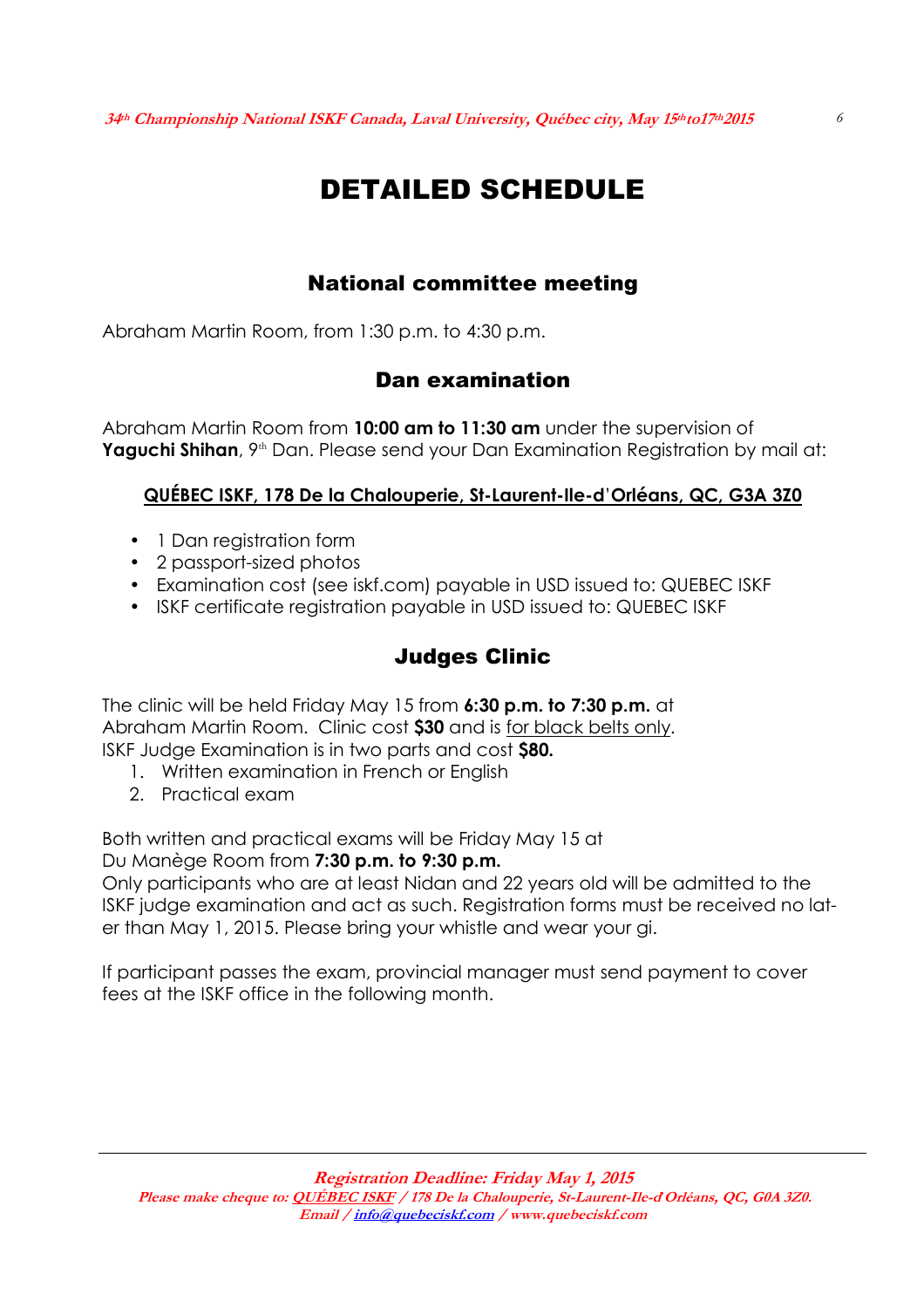### Training Clinics

A training session is planned Friday from **5:30 pm to 6:15 pm** in front of the hotel to promote the championship to reporters. Free for all rank.

**Hiroyoshi Okazaki Sensei 8**th **Dan will be in charge of this training session.**  A general training session for all level is planned Saturday morning at Laval University from **8:45 a.m. to 9:45 a.m.** with Yaguchi Shihan and Hiriyoshi Okazaki Sensei. Clinic cost **\$30. Clinic open to all level, from white belt to black belt.** 

### 34**th** National ISKF Canadian Championship Saturday May 16

Four rings will be set up for the event. Schedule: Youth Eliminations and Finals, Adults 8 to 1 kyu Eliminations and Finals. Dojo Championship – Senior (45 +) brown and black belt, kata and kumite, at Laval University from 10:00 a.m. to 5:00 p.m. Registration cost for Youth and Adult is **\$45** per contestant.

Team registration cost **\$60** per team.

### Championship – Mid-level Belts Youth and Adult

We are proud to include yellow to blue belts in this coming Canadian Championship. We invite all yellow, orange, green and blue belts (8 to 4 kyu) members of ISKF to participate in this prestigious competition. Categories will include: **Kata** / **Kumite** and **Team Kata** for Youth and Adult.

**8 and 7 kyu** will compete together and same goes for **6 to 4 kyu.**

- Kata: Eliminations by flag and in finals Heian katas 1 to 5 plus Tekki Shodan ou Bassai Dai.
- Kumite: 8 and 7 kyu Ippon kumite / Jodan-Shudan, both sides 6 to 4 kyu Ippon kumite / Jodan-Shudan-Mae geri, both sides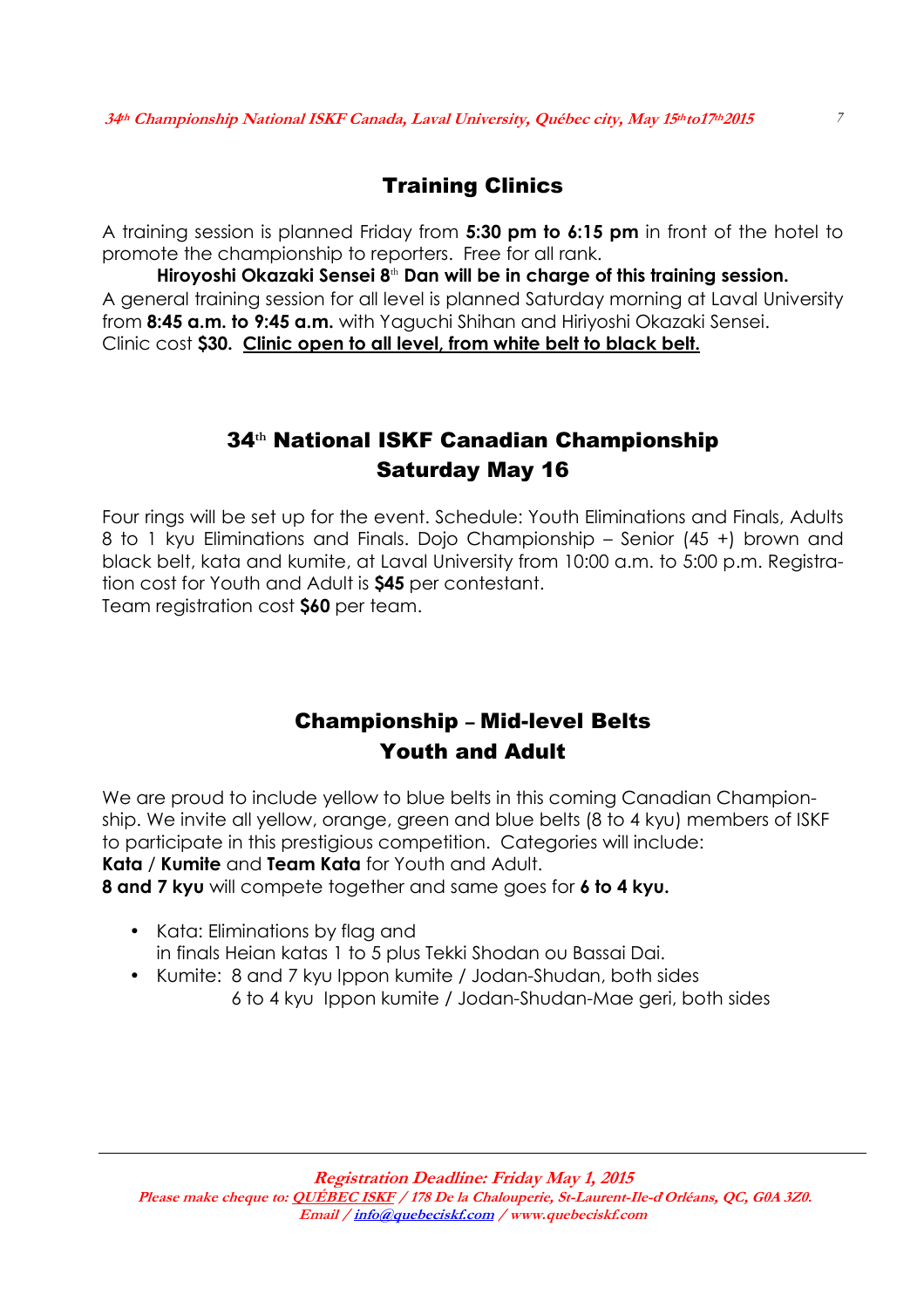### Dojo Championship

We continue this year the **Dojo Championship.** This competition is always well appreciated by contestants who compete

in a team. Each dojo is allowed to register two teams of three contestants each. Brown and/or black belt contestants age 18 to 45.

Black belts who compete in this category cannot be part of the team that represent their province.

1. Team Kata Mixed 2. Team Kumite male/female

### 34**th** National ISKF Canadian Championship Sunday, May 17

Male/Female Adult black belt eliminations will take place in the morning starting at 8:30 as well as eliminations for Provincial Team Kumite.

The opening ceremony will begin at 1:00 p.m. with national anthems of Canada and Japan, followed by demonstrations. Then we will proceed, in order: kata finals, team kata finals, kumite finals and provincial team kumite finals.

## International Goodwill Tournament CANADA – USA - MEXICO

For the first time in Canada as part of the ISKF Canadian Championships, we are please to welcome teams from **USA** and **Mexico** for the *International Goodwill Tournament*. Male and female teams from three different countries will compete, including the Canadian team, which will be selected during individual finals. **Don't miss...**

### ISKF Canada Banquet – Sunday May 17

The **Great 34th ISKF Canada Banquet Event** will take place at the *Les Plaines* Ballroom. All members and their family and friends are welcome to join us. Banquet cost **\$60** per person. Limited number of seats. Book early!

At 9:30 p.m., a cash bar will be available and the excellent band **GILL & GANG** will be performing during the evening.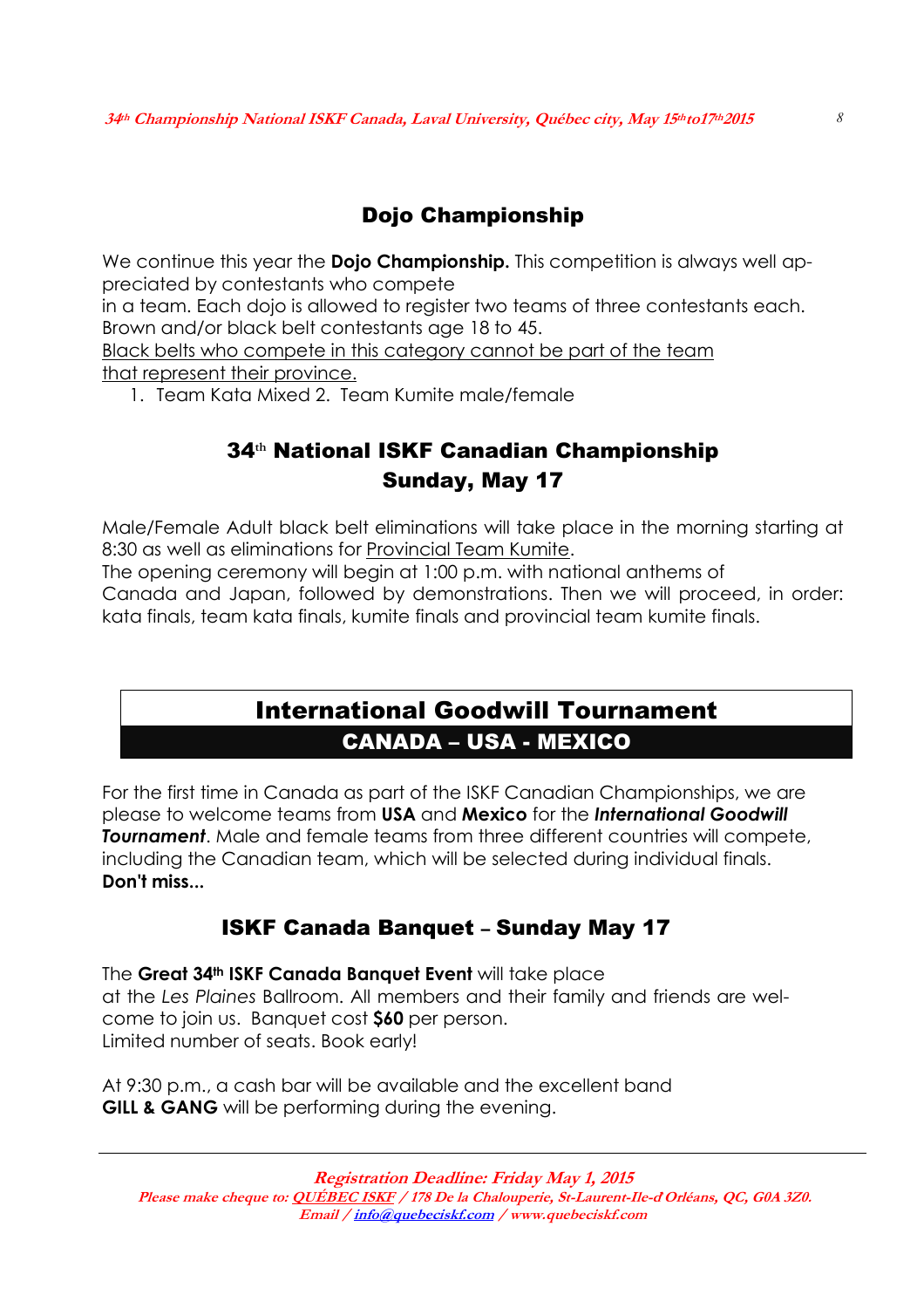## Individual Registration

| Name                  |       |                     |          |            |
|-----------------------|-------|---------------------|----------|------------|
| Dojo                  |       |                     | Province |            |
| Tel.                  | Email |                     |          |            |
| Date of Birth (D/M/Y) |       | Age on May 16, 2015 |          |            |
| Sex (M/F):            |       | Grade               | KYU      | <b>DAN</b> |

Cost for individual events – **\$45** per person. Please select events.

| <b>Category</b>               | 8-7 Kyu                       | 6-4 Kyu Brn-Blk |                  | Kata | Kumite |    |
|-------------------------------|-------------------------------|-----------------|------------------|------|--------|----|
| $9 - 11$                      |                               |                 |                  |      |        |    |
| $12 - 14$                     |                               |                 |                  |      |        |    |
| $15 - 17$                     |                               |                 |                  |      |        |    |
| Adult 18 to 44                |                               |                 |                  |      |        | \$ |
| Senior $(45 +)$               |                               |                 |                  |      |        |    |
| <b>Cost of Clinics</b>        |                               |                 |                  |      |        |    |
|                               |                               | .\$30           |                  |      |        |    |
| Judges clinic and examination |                               | .\$80           |                  |      |        |    |
|                               |                               |                 |                  |      |        | \$ |
| <b>Banquet</b>                |                               |                 |                  |      |        |    |
|                               | meal $\times$ \$60 per person |                 |                  |      |        | \$ |
| Date:                         |                               |                 | Total amount: \$ |      |        |    |

**Registration Deadline: Friday May 1, 2015**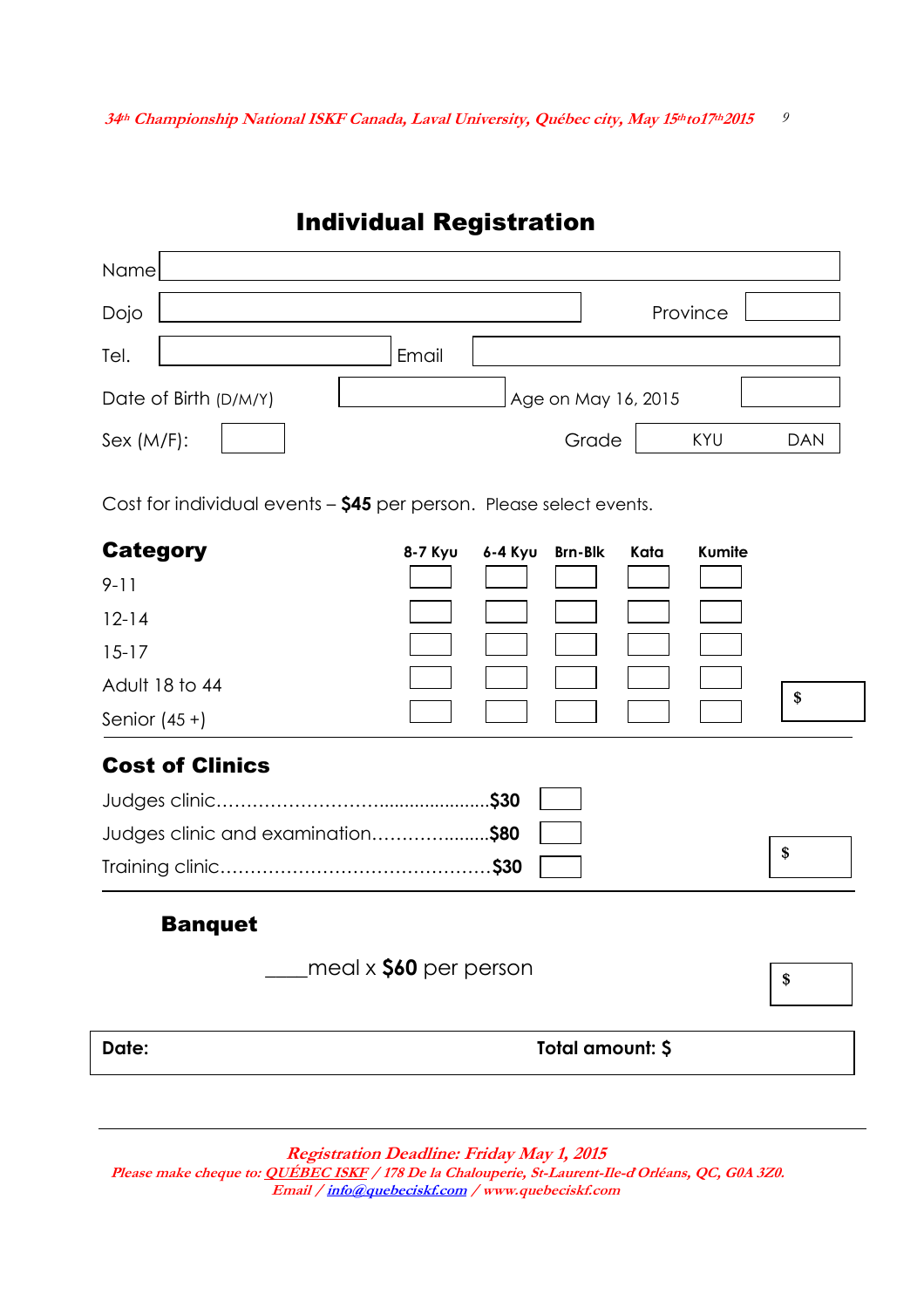### Waiver/Release Agreement for Contestants/Participants

All participants must complete.

#### *"Event" means the May 15-17 2015, 34rd ISKF Canada Championship*

The undersigned is aware that there are risks and dangers inherent in participating and receiving instruction at the Event. In consideration of being permitted to participate in the Event, I hereby release and waive any claims against International Shotokan Karate Federation of Alberta, International Shotokan Karate Federation of Canada, Halifax International Shotokan Karate Federation and International Shotokan Karate Federation and any and all clubs, schools, instructors, members, judges, officials, officers, directors and representatives relating thereto (collectively the "Releases") for any injury or damage which I may suffer as a result of participating and/or receiving instruction at the Event including travel to and from the Event.

I understand and agree that this Release will have the effect of releasing, discharging, waiving and forever relinquishing any and all actions, those causes of action that I may have or have had, whether past, present or future, whether now known or unknown and whether anticipated or unanticipated by me, arising out of my participation at the Event. This Release shall be binding upon me, my heirs, successors, administrators, assigns and legal representatives.

I assume full responsibility for any and all risk of death or personal injury or property damage, which I may suffer while participating in the Event. I expressly acknowledge and assume any and all risk that my participation in the Event may subject me to personal injury and bodily harm.

I confirm that I have no past or present medical condition, injury or other physical or mental restriction which may cause or contribute to personal injury or property damage while participating in the Event and if in case I have such a condition, I agree to forthwith notify the Releases, as the case may be, and withdraw from the Event.

I further agree by signing this Release, I shall indemnify and hold any of the Releases harmless from any and all liability or costs, including legal fees, associated with or arising from my participation at the Event.

I understand that if I am signing this Release on behalf of a minor child, I will be giving up the same rights for said minor as I would be giving up if I signed this document on my own behalf.

I acknowledge that I have read this Release and that I understand the words and language in it. I sign this Release freely and voluntarily.

NAME (PRINT) DATE

SIGNATURE WITNESS AND A SERVICE OF THE SIGNATURE WITNESS AND A SERVICE OF THE SIGNATURE OF THE SIGNATURE OF TH

#### **Parent/Guardian Release:**

I am the parent or legal guardian of the minor\_\_\_\_\_\_\_\_\_\_\_\_\_\_\_\_\_\_\_\_\_\_\_\_\_\_\_\_\_\_\_\_\_\_ and I am signing this waiver/release on behalf of the said minor.

NAME OF PARENT OR GUARDIAN (PRINT)

SIGNATURE

**Registration Deadline: Friday May 1, 2015 Please make cheque to: QUÉBEC ISKF / 178 De la Chalouperie, St-Laurent-Ile-d**'**Orléans, QC, G0A 3Z0. Email / info@quebeciskf.com / www.quebeciskf.com**

**DATE**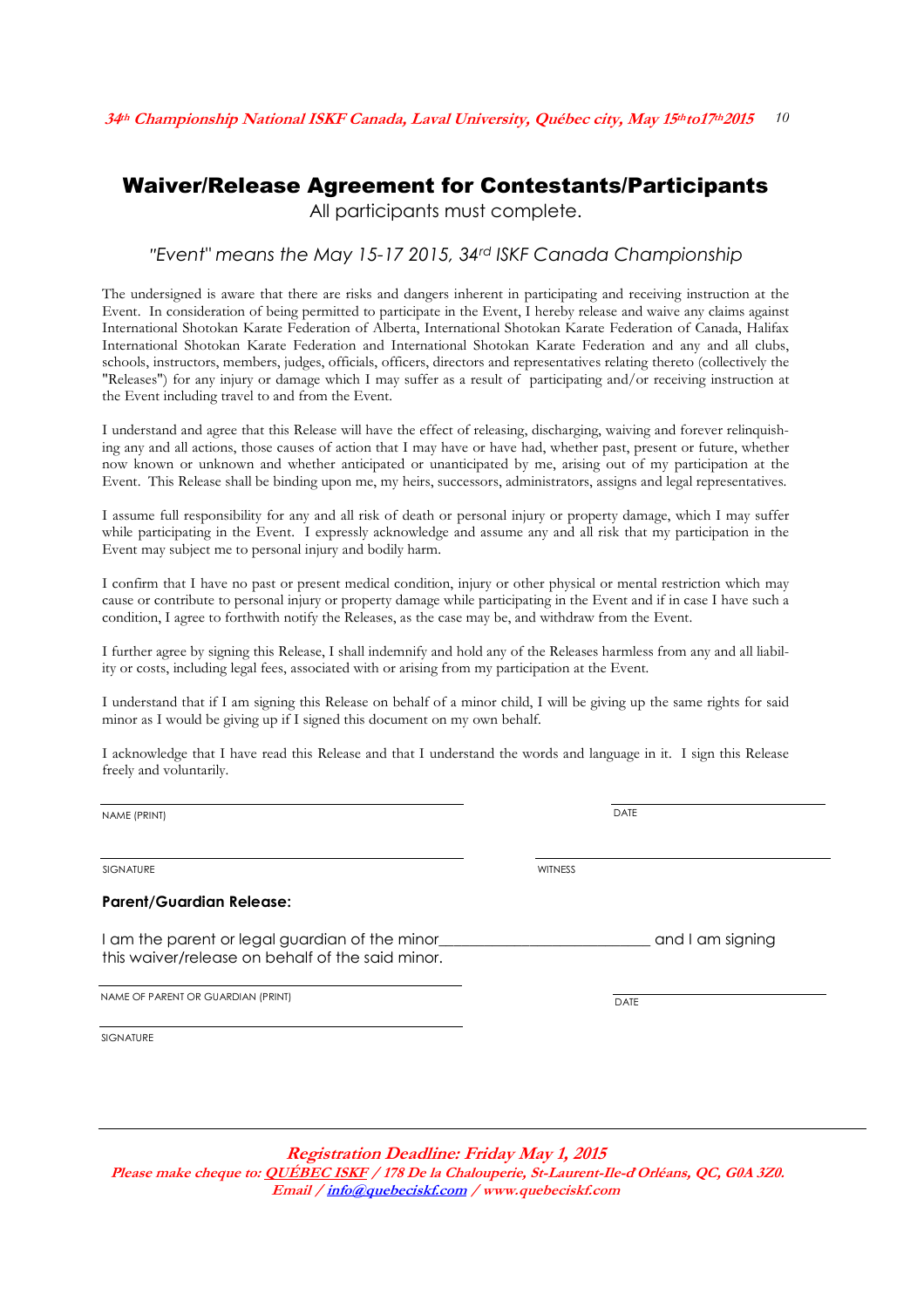### Contestant's / Participant's Medical Questionnaire

**Every contestant must complete and return a medical questionnaire and Waiver & Release Agreement** 

| Rank_________KYU___________DAN |            |                                                       |                                                                                                                                            |
|--------------------------------|------------|-------------------------------------------------------|--------------------------------------------------------------------------------------------------------------------------------------------|
|                                |            |                                                       |                                                                                                                                            |
|                                |            |                                                       |                                                                                                                                            |
|                                |            |                                                       | Do you have a history of any of the following conditions?<br>Please check all that apply to you. If you answer yes to any, please explain. |
|                                | <b>YES</b> | NO                                                    |                                                                                                                                            |
|                                |            |                                                       |                                                                                                                                            |
|                                |            |                                                       |                                                                                                                                            |
|                                |            |                                                       |                                                                                                                                            |
|                                |            |                                                       |                                                                                                                                            |
|                                |            |                                                       | Concussion or severe head injury in the past six monyhs_________________________                                                           |
|                                |            |                                                       |                                                                                                                                            |
|                                |            | $\overline{\phantom{a}}$ and $\overline{\phantom{a}}$ |                                                                                                                                            |
|                                |            | $\overline{\phantom{a}}$ and $\overline{\phantom{a}}$ |                                                                                                                                            |
|                                |            | $\overline{\phantom{a}}$                              |                                                                                                                                            |
|                                |            | $\overline{\phantom{a}}$ and $\overline{\phantom{a}}$ |                                                                                                                                            |
|                                |            |                                                       |                                                                                                                                            |
|                                |            |                                                       |                                                                                                                                            |
|                                |            |                                                       | Signature of contestant (Parent or Guardian if under 18 years of age)                                                                      |

#### *Signature of contestant (Parent or Guardian if under 18 years of age)*

#### **Bring your provincial medical number or card with you to the tournament**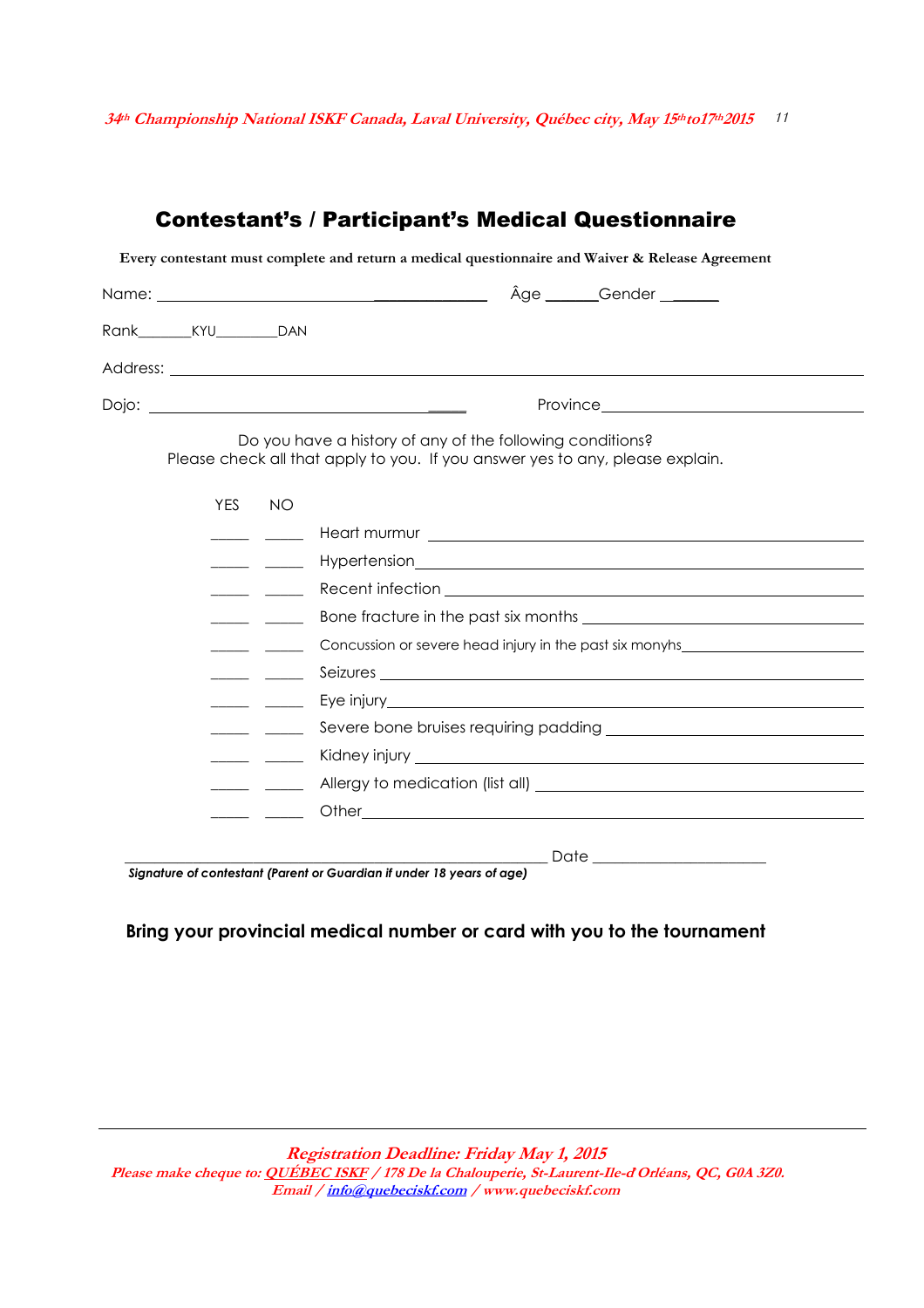### Registration to Judges Examination

- Mandatory registration no later than May 1, 2015
- Minimum Requirements: Nidan and 22 y.o.
- Mandatory whistle and gi for practical exam on Friday, May 15.

|           | <b>Requirements</b> | <b>Minimum Level</b> |
|-----------|---------------------|----------------------|
|           | Level D             | Nidan                |
|           | Level C             | Sandan               |
|           | Level B             | Godan                |
|           |                     |                      |
| Name:     |                     |                      |
| Address:  |                     |                      |
|           |                     |                      |
|           |                     |                      |
| Tel:      |                     | Mob                  |
| Email:    |                     |                      |
| Dojo:     |                     |                      |
|           |                     |                      |
| Province: |                     |                      |

### **Judge qualifications obtained**

|   | Date of Examination | Registration number |
|---|---------------------|---------------------|
| D |                     |                     |
|   |                     |                     |
| B |                     |                     |

Date of Birth: Sex Manual Late of Birth: Sex Manual Late of Birth: Sex Manual Late Manual Manual Manual Manual M

**If you never passed a judge exam, you must start at level D regardless of your level in karate.**

**Registration Deadline: Friday May 1, 2015**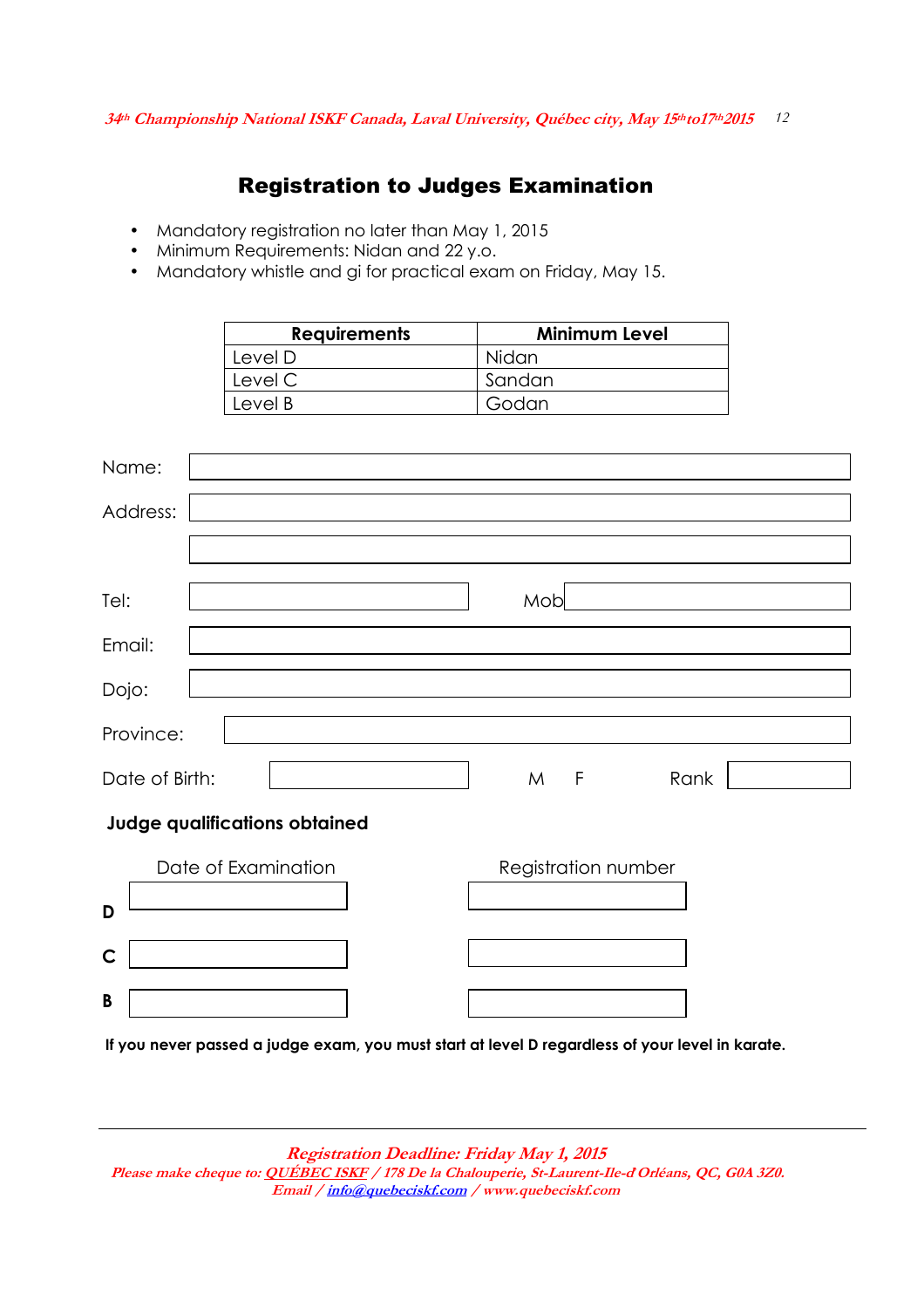### ISKF Judge Registration

To be completed by the Provincial Director

Province: **Example 2018** Director: **Director: Director: Director: Director: Director: Province: Province: Province: Province: Province: Province: Province: Province: Province: Province: Provin** 

| <b>Name</b> | Dan | Grade ISKF Judge |
|-------------|-----|------------------|
|             |     |                  |
|             |     |                  |
|             |     |                  |
|             |     |                  |
|             |     |                  |
|             |     |                  |

### **JUDGE SELECTION**

- Judges must meet ISKF standards.
- ISKF Canada technical manager will select judges for the 4 rings.
- A minimum of two **Class C Judges** or more are required from each province.
- Official judge uniform required for **Saturday and Sunday.**

#### **Official judge uniform:**

- **•** Whistle
- **Burgundy fie**
- **White long sleeve shirt**
- **Grey trousers**
- **Navy blue vest**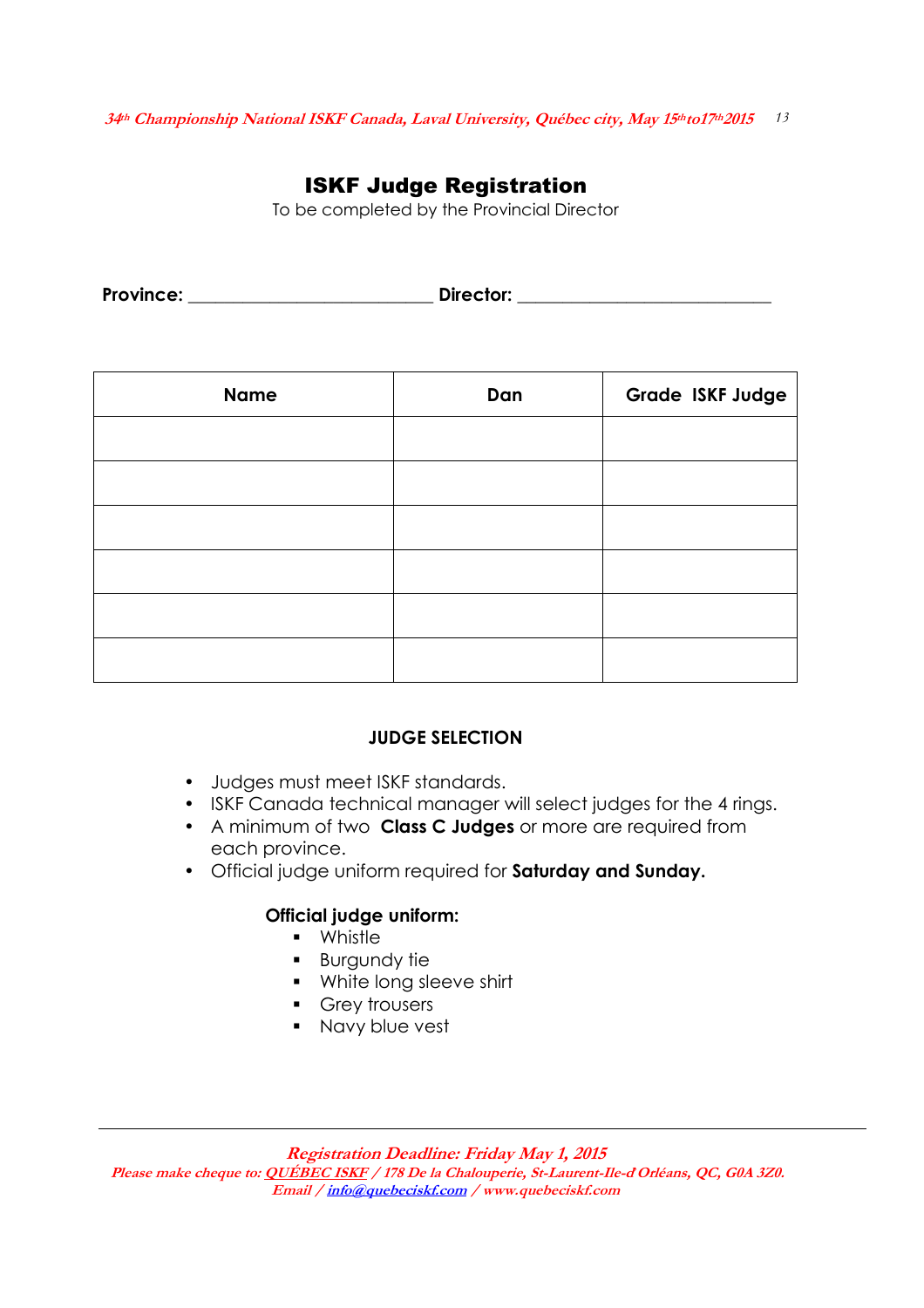### Youth Team Kata Registration

To be completed by the Provincial Director

**Province: \_\_\_\_\_\_\_\_\_\_\_\_\_\_\_\_\_\_\_\_\_\_\_\_\_\_\_** 

**Dojo: Constructor: Constructor: Constructor: Construction: Construction:** 

Each team must be registered.

#### **Each province can register an unlimited number of teams.**

The age of the oldest member of the team determines in which category the team competes.

#### **Boy/Girl mixed, age 9-11**

| <b>Name</b> | Grade | Age |
|-------------|-------|-----|
|             |       |     |
|             |       |     |
|             |       |     |

#### **Girl age 12-14**

|          | <b>Name</b> | Grade | Age |
|----------|-------------|-------|-----|
|          |             |       |     |
| <u>.</u> |             |       |     |
|          |             |       |     |

#### **Boy age 12-14**

|    | <b>Name</b> | Grade | Age |
|----|-------------|-------|-----|
|    |             |       |     |
|    |             |       |     |
| ັ. |             |       |     |

#### **Girl age 15-17**

|          | <b>Name</b> | Grade | Age |
|----------|-------------|-------|-----|
|          |             |       |     |
| <u>.</u> |             |       |     |
| ັ.       |             |       |     |

#### **Boy age 15-17**

| <b>Name</b> | Grade | Age |
|-------------|-------|-----|
|             |       |     |
|             |       |     |
|             |       |     |

 **Rate:** Teams x **\$60** each **Total: \$**

**Registration Deadline: Friday May 1, 2015**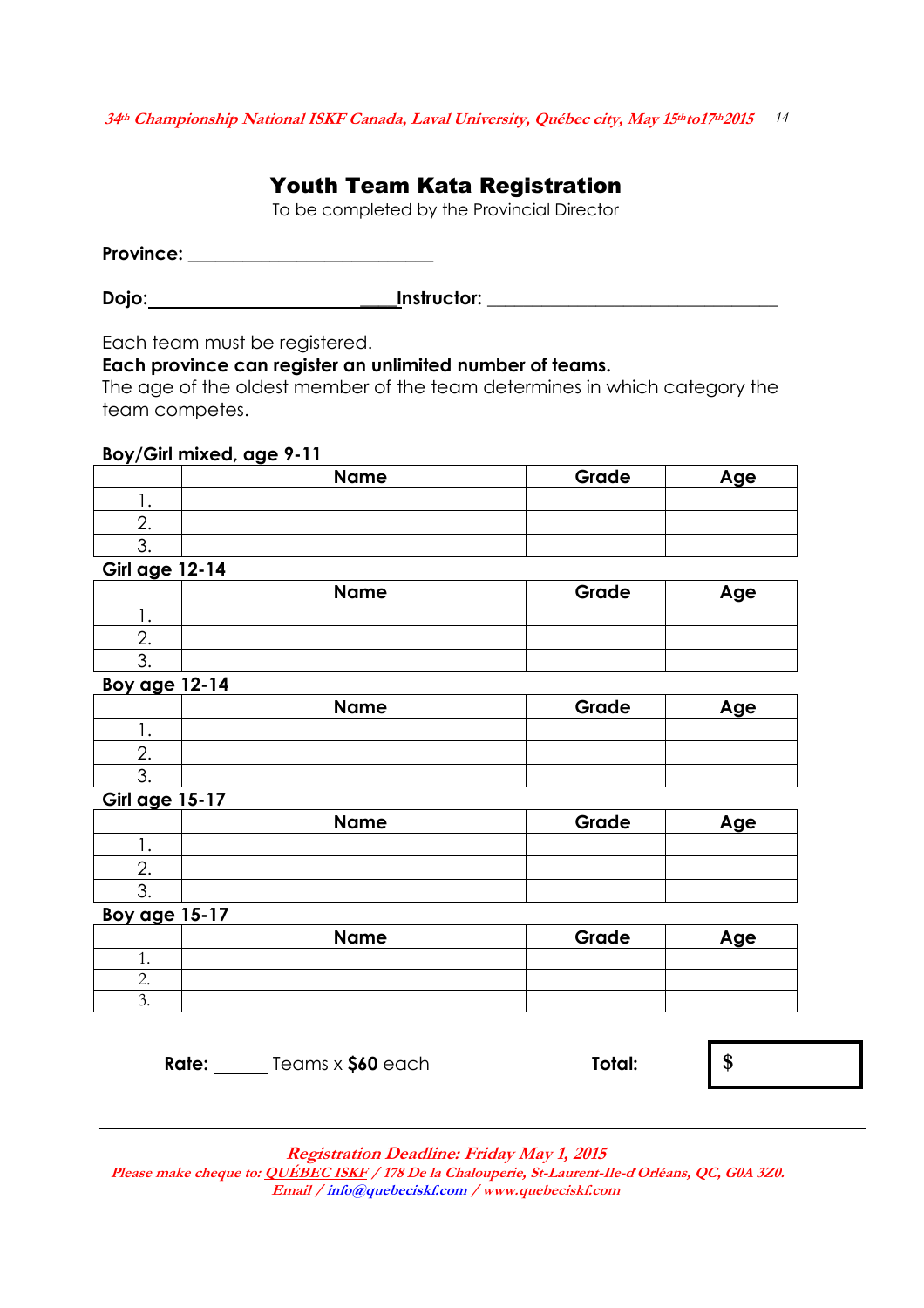### Female Adult Team Registration

To be completed by the Provincial Director

| <b>Province:</b> | Director: |
|------------------|-----------|
|                  |           |

Each team must be registered. You may register several teams. Team kata (adult 18 +)

#### **Team KATA/Female - Provincial team**

|           | <b>Name</b> | Grade |
|-----------|-------------|-------|
|           |             |       |
|           |             |       |
|           |             |       |
| Alternate |             |       |

#### **Team KATA/Female** – **Dojo Team** or **8 to 1 kyu**

|           | <b>Name</b> | Grade |
|-----------|-------------|-------|
|           |             |       |
|           |             |       |
|           |             |       |
| Alternate |             |       |

#### **Team KUMITE/Female** – **Provincial Team**

|           | <b>Name</b> | Grade |
|-----------|-------------|-------|
|           |             |       |
|           |             |       |
|           |             |       |
| Alternate |             |       |

#### **Team KUMITE/Female** – **Dojo Team**

|           | <b>Name</b> | Grade |
|-----------|-------------|-------|
|           |             |       |
|           |             |       |
|           |             |       |
| Alternate |             |       |

| <b>Rate:</b> | Teams x \$60 each | Total: |
|--------------|-------------------|--------|
|--------------|-------------------|--------|

**\$**

**Registration Deadline: Friday May 1, 2015**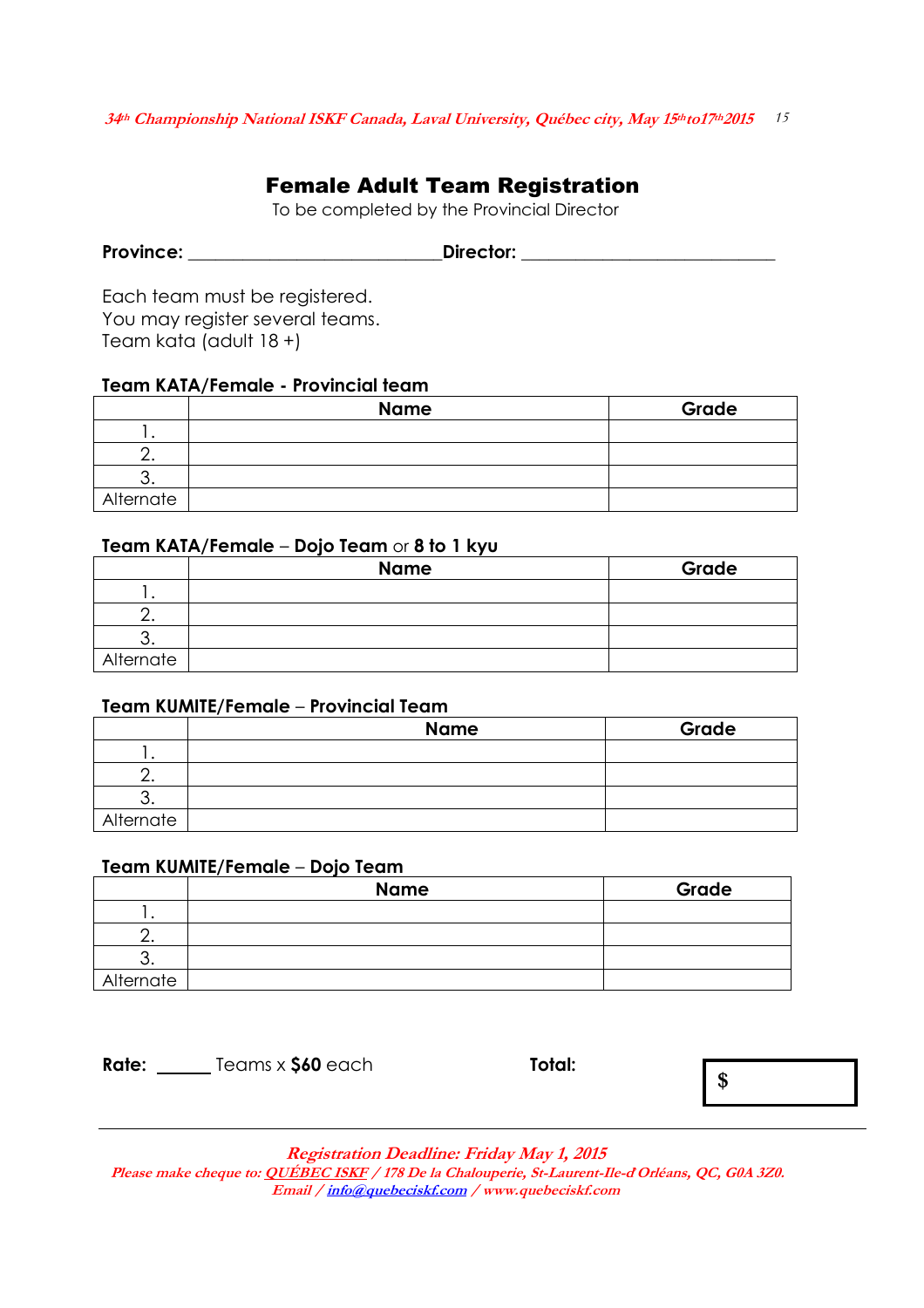### Adult Male Team Registration

To be completed by the Provincial Director

| <b>Province:</b> | Director: |
|------------------|-----------|
|                  |           |

Each team must be registered. You may register several teams. Team Kata (adult 18 +)

#### **Team KATA/Male - Provincial Team**

|           | <b>Name</b> | Grade |
|-----------|-------------|-------|
|           |             |       |
|           |             |       |
|           |             |       |
| Alternate |             |       |

#### **Team KATA/Male** – **Dojo Team** or **8 to 1 kyu**

|           | <b>Name</b> | Grade |
|-----------|-------------|-------|
|           |             |       |
|           |             |       |
|           |             |       |
| Alternate |             |       |

#### **Team KUMITE/Male** – **Dojo Team**

|           | <b>Name</b> | Grade |
|-----------|-------------|-------|
|           |             |       |
|           |             |       |
|           |             |       |
| Alternate |             |       |

#### **Team KUMITE/Male** – **Provincial team**

|           | <b>Name</b> | Grade |
|-----------|-------------|-------|
|           |             |       |
|           |             |       |
| J.        |             |       |
|           |             |       |
| J.        |             |       |
| Alternate |             |       |

| <b>Rate:</b> | Teams x \$60 each | Total: | \$ |
|--------------|-------------------|--------|----|
|              |                   |        |    |

**Registration Deadline: Friday May 1, 2015**